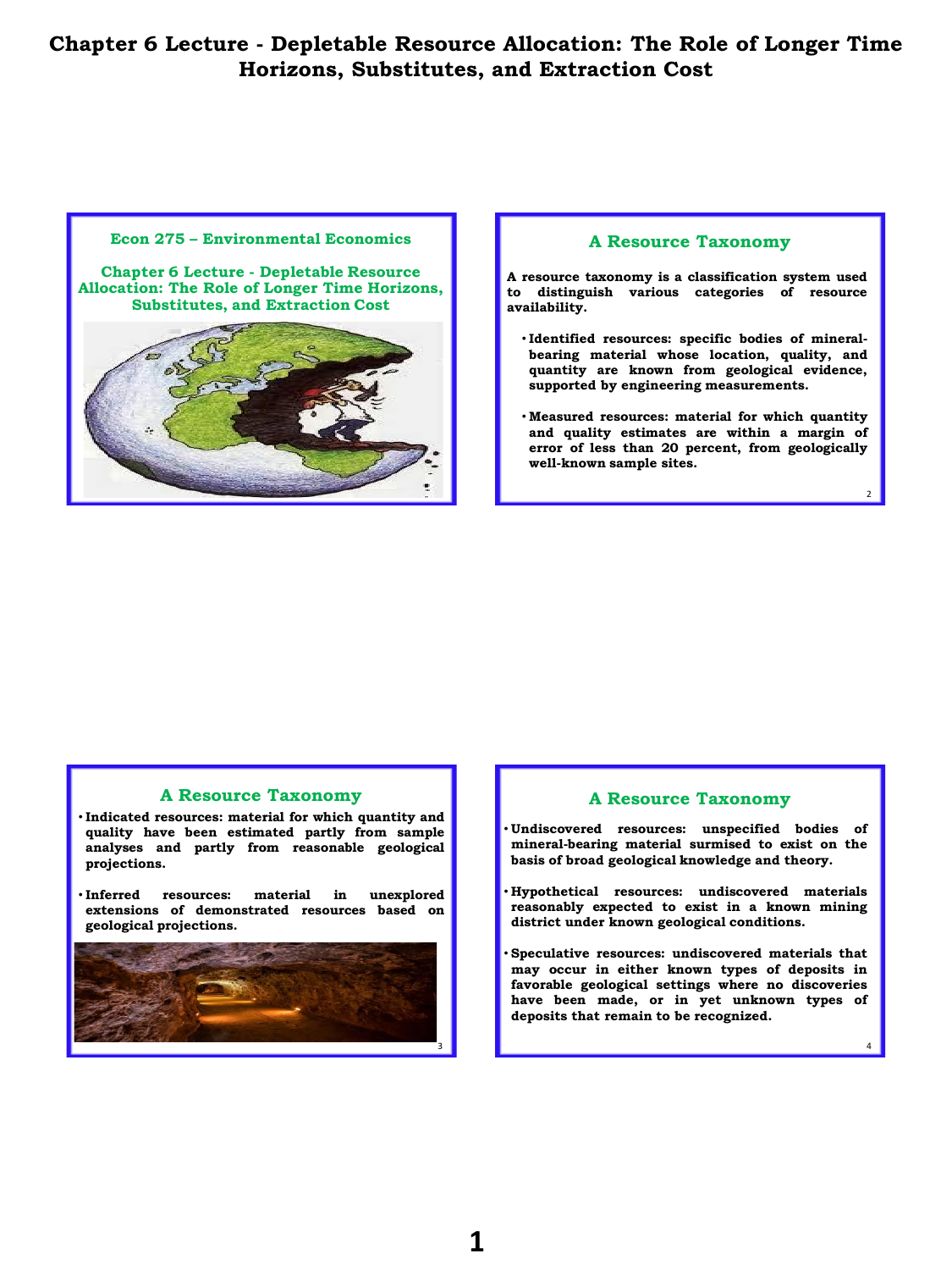5

## **A Resource Taxonomy**

**Classifications of the stock of depletable resources**

- **Current reserves are resources that can be extracted profitably at current prices.**
- **Potential reserves are resources that are potentially available. They depend on people's willingness to pay and technology.**
- **Resource endowment represents the natural occurrence of resources in the earth.**





| <b>A Categorization of Resources</b><br>Once More (1 of 3)<br><b>Total Resources</b> |              |            |          |              |             |   |
|--------------------------------------------------------------------------------------|--------------|------------|----------|--------------|-------------|---|
|                                                                                      |              | Identified |          | Undiscovered |             |   |
|                                                                                      | Demonstrated |            | Inferred |              | Speculative |   |
|                                                                                      | Measured     | Indicated  |          | Hypothetical |             |   |
| Economic                                                                             |              | Reserves   |          |              |             |   |
| Submarginal Paramarginal<br>Subeconomic                                              |              |            |          |              |             |   |
|                                                                                      |              |            |          |              |             | 8 |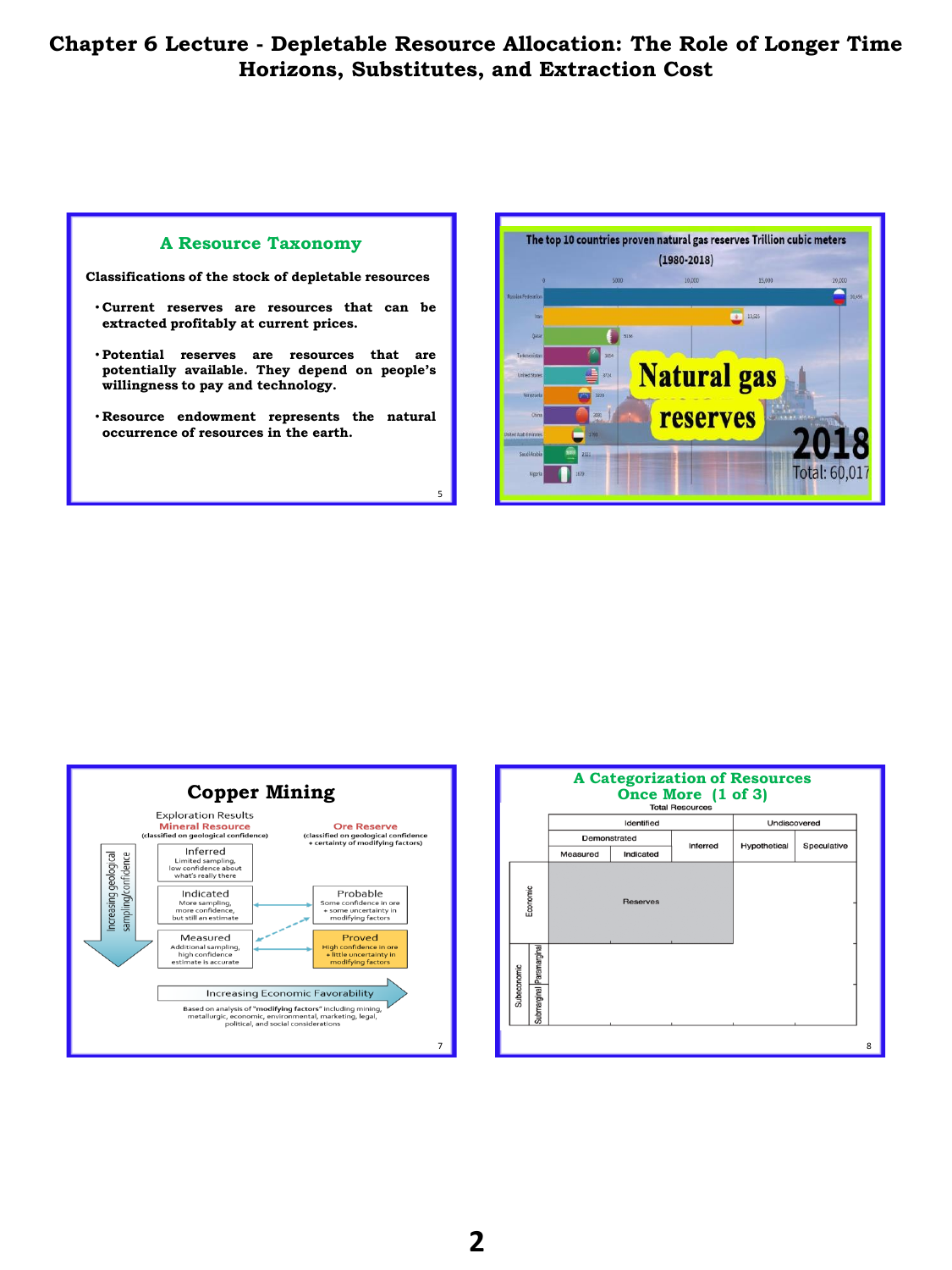## **A Categorization of Resources Once More (2 of 3)**

lentified resources: specific bodies of mineral-bearing material whose location, quality, and quantity are known from geological evidence, supported by engineering measurements.

Measured resources: material for which quantity and quality estimates are within a margin of error of less than 20 percent, from geologically well-known sample sites.

Indicated resources: material for which quantity and quality have been estimated partly from sample analyses and partly from reasonable geological projections

Inferred resources: material in unexplored extensions of demonstrated resources based on geological projections.

Undiscovered resources: unspecified bodies of mineral-bearing material surmised to exist on the basis of broad geological knowledge and theory

Hypothetical resources: undiscovered materials reasonably expected to exist in a known mining district under known geological conditions.

Speculative resources: undiscovered materials that may occur in either known types of deposits in favorable logical settings where no discoveries have been made, or in yet unknown types of deposits that remain to be recognized.

Source: U.S. Bureau of Mines and the U.S. Geological Survey. "Principle of the Mineral Resource<br>Classification System of the U.S. Bureau of Mines and the U.S. Geological Survey, "Geological Survey Bulletin (1976): 1450-A. 9

#### **A Categorization of Resources Once More (3 of 3)**

- **Economic:** This term implies that, at the time of determination, profitable extraction or production under defined investment assumptions has been established, analytically demonstrated, or assumed with reasonable certainty (see guideline iii).
- Subeconomic: This term refers to those resources which do not meet the criteria of economic; subeconomic resources include paramarginal and submarginal categories.
- **Paramarginal:** That part of subeconomic resources which, at the time of determination, almost satisfies the criteria for economic. The main characteristics of this category are economic uncertainty and/or failure (albeit just) to meet the criteria which define economic. Included are resources which could be produced given postulated changes in economic or technologic factors.
- **Submarginal:** That part of subeconomic resources that would require a substantially higher commodity price or some major cost-reducing advance in technology, to render them economic.

<http://www.australianminesatlas.gov.au/aimr/class.html>

10

## **A Resource Taxonomy**

• **A depletable resource is not naturally replenished or is replenished at such a low rate that it can be exhausted.**

- **The depletion rate is affected by demand, and thus by the price elasticity of demand, durability and reusability.**
- **A recyclable resource has some mass that can be recovered after use.**
	- **Copper is an example of a depletable, recyclable resource.**
- **A renewable resource is one that is naturally replenished.**

• **Examples are water, fish, forests, and solar energy**.

#### **A Resource Taxonomy**

- **The potential resources of depletable, recyclable resource can be exhausted.**
- **Not all depletable resources can be recycled or reused.**
- **Storage of renewable resources smoothes out the cyclical imbalance of supply and demand.**
- **Storage of depletable resources extends their economic life.**
- **The management problem for depletable resources is how to allocate dwindling stocks among generations while transitioning to a renewable alternative.**
- **The management problem for renewable resources is in maintaining an efficient and sustainable flow.**

12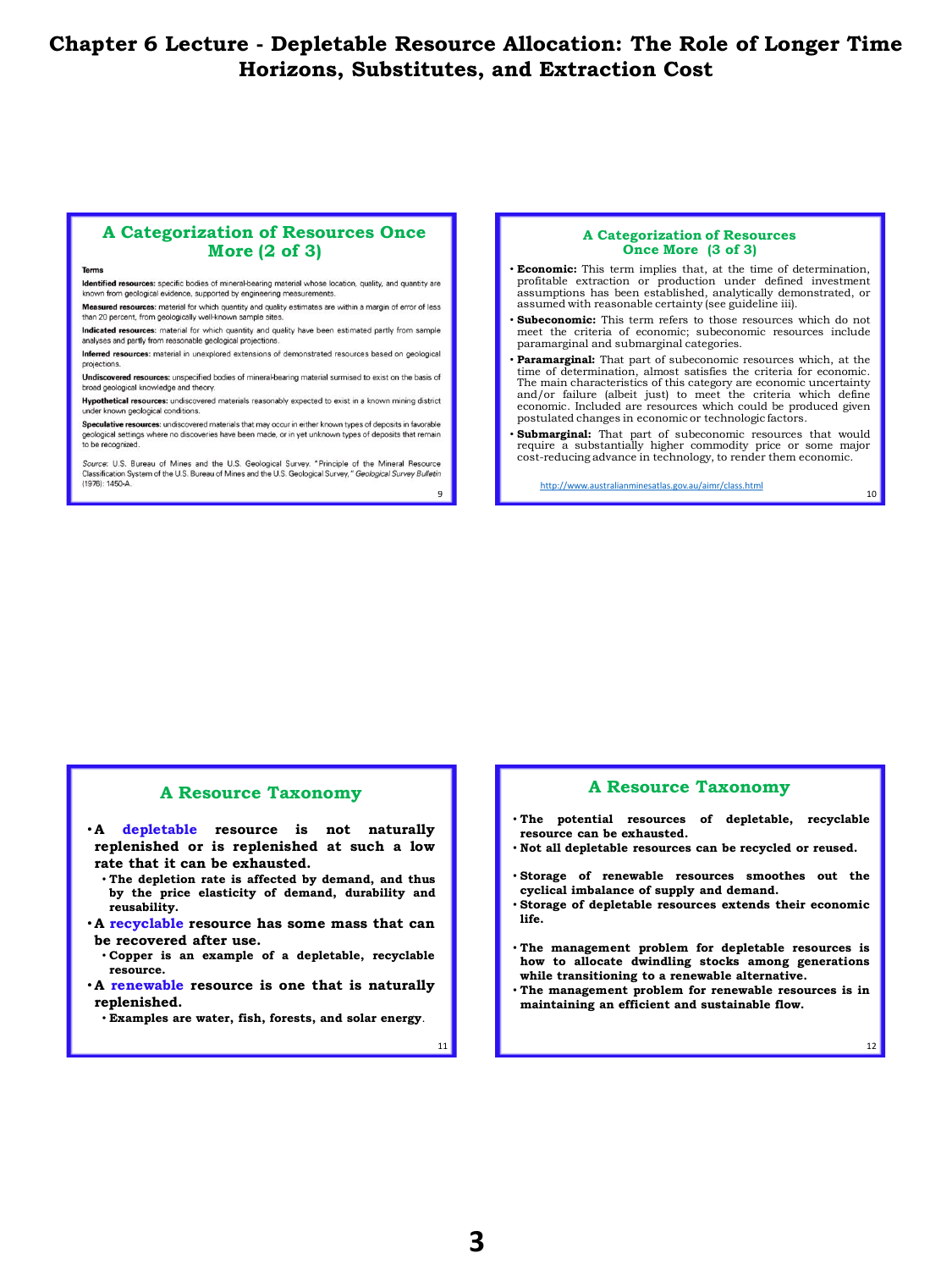



**The N-Period Constant-Cost Case**

- **With constant marginal extraction cost, total marginal cost (or the sum of marginal extraction costs and marginal user cost) will rise over time.**
- **The figure on the next slide shows total marginal cost and marginal extraction cost.**
- **The vertical distance between the two equals the marginal user cost. The horizontal axis measures time.**
- **Rising marginal user cost reflects increasing scarcity and the intertemporal opportunity cost of current consumption on future consumption**.

14



## **Efficient Intertemporal Allocations**

- **Once again - The efficient marginal user cost rises steadily to reflect the scarcity and opportunity cost.**
- **As costs rise, quantity extracted falls over time.**
	- **Quantity extracted falls to zero at the point where total marginal cost reaches the maximum willingness to pay (or choke price) for the resource such that demand and supply simultaneously equal zero.**

• **If P = 8 – 0.4q then you can show if MC = 8, q = 0.**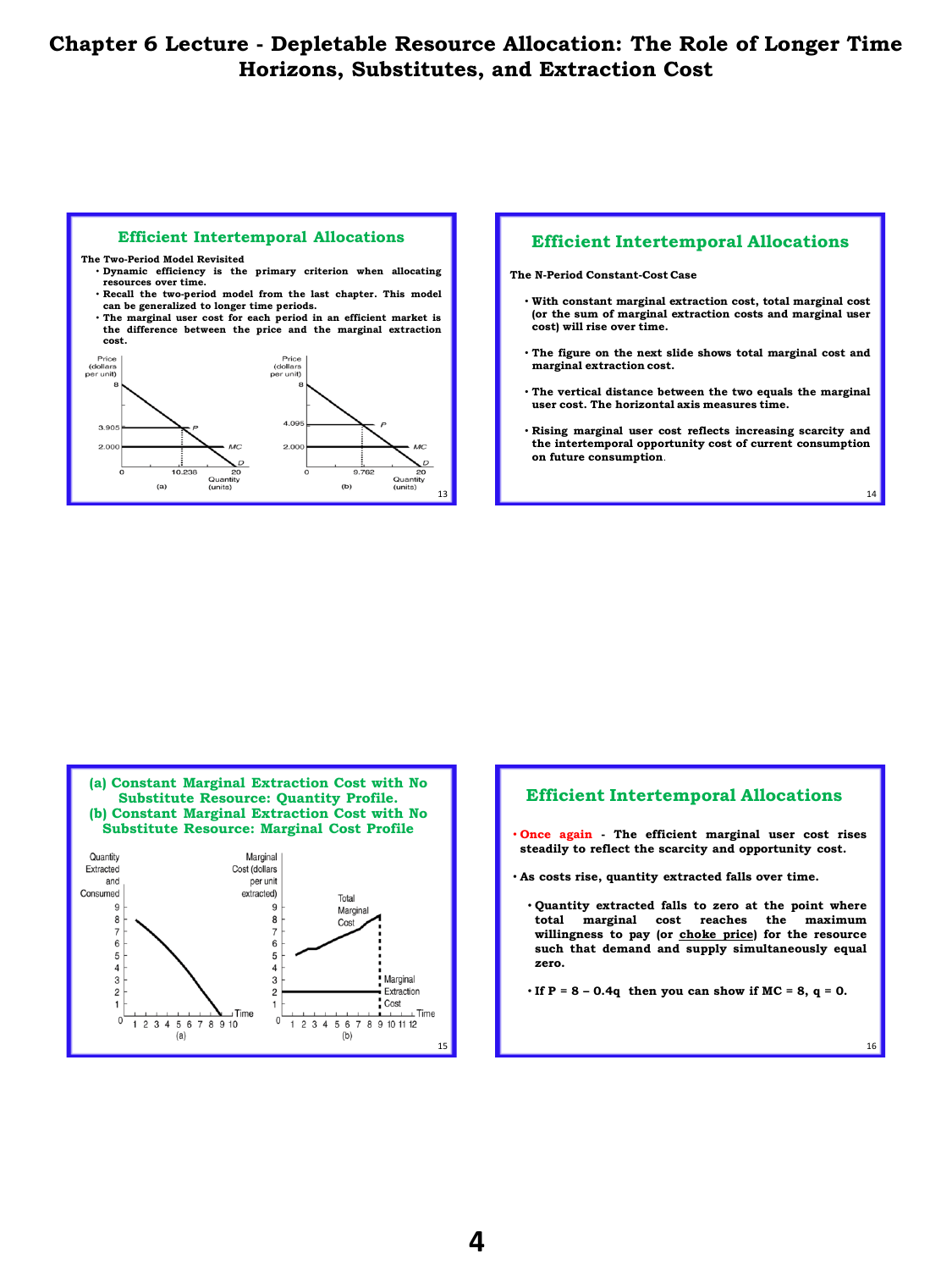



## **Efficient Intertemporal Allocations**

**Transition to a Renewable Substitute**

- **The transition for two depletables with different marginal costs will also be a smooth one.**
- **The rate of increase of total marginal cost slows down after the time of transition because the marginal user cost represents a smaller portion of total marginal cost for the second, higher cost resource.**

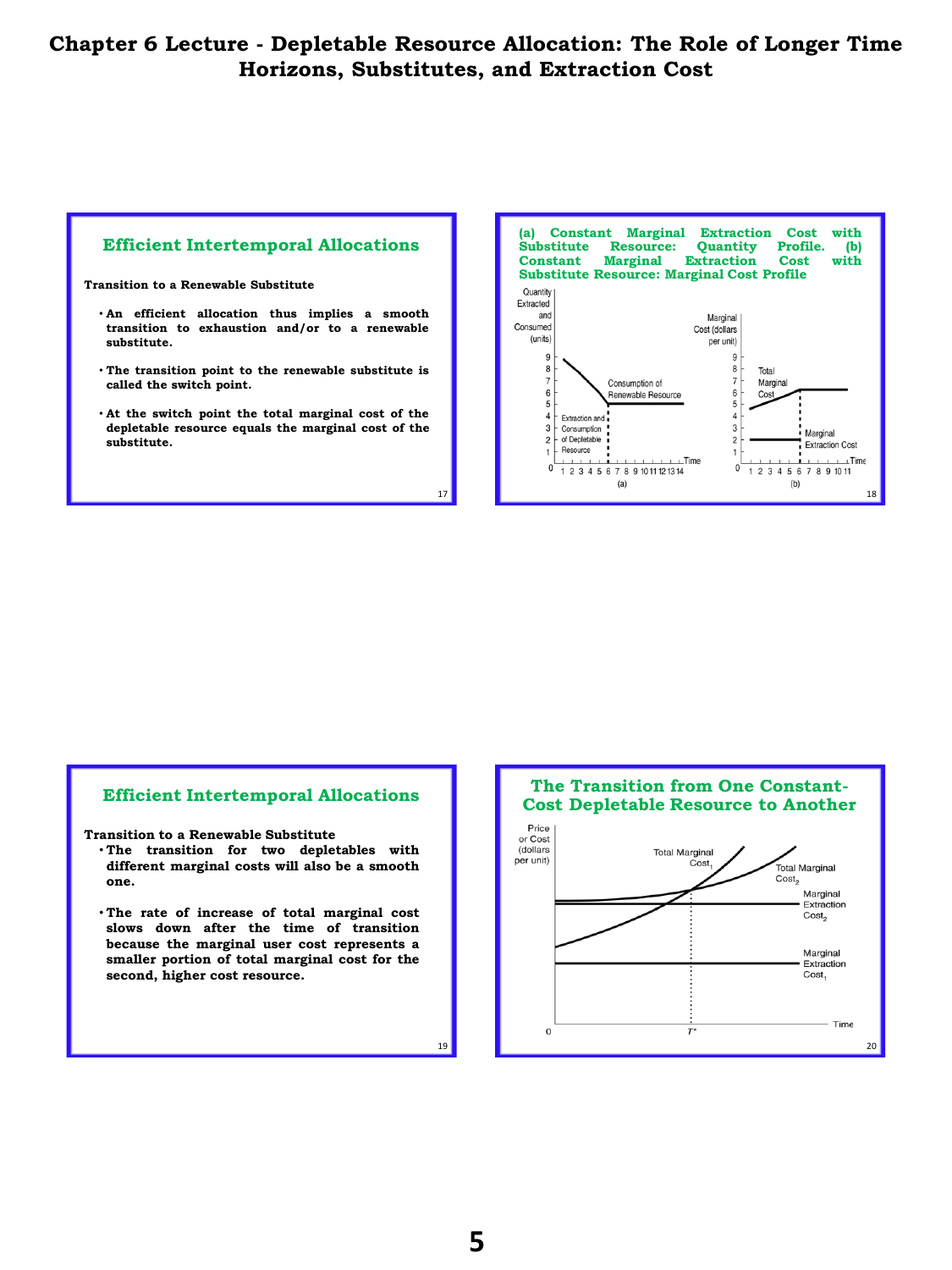

**Increasing Marginal Extraction Cost**

- **In this case, the marginal user cost declines over time and reaches zero at the transition point.**
- **The resource reserve is not exhausted.**
- **The marginal cost of exploration can be expected to rise over time as well.**
- **Successful exploration would cause a smaller and slower decline in consumption while dampening the rise in total marginal cost.**



## **(a) Increasing Marginal Extraction Cost with Substitute Resource: Quantity Profile. (b) Increasing Marginal Extraction Cost with Substitute Resource: Marginal Cost Profile**



#### **Efficient Intertemporal Allocations**

**Exploration and Technological Progress**

- **Technological progress would also reduce the cost of extraction.**
	- **Lowering the future marginal cost of extraction would move the transition time further into the future.**
	- **Total marginal cost could actually fall with large advances in technology**.

Historical Example of Technological Progress in the Iron Ore Industry

**THISTORICAL EXAMPLE OF TECHNOLOGICAL Progress in**<br> **THE Tron Cre Inclustry**<br>
The term dechodogical Progress and inspectation in the economic consistence of the second information and the economic manipulation in the econo

- 
- 
- 

Kakela, P. J. (1978). Iron ore: Energy labor and capital changes with techno<br>ember 15, 1979), 1151–1157; Kakela, P. J. Iron ore: From depletion to abundance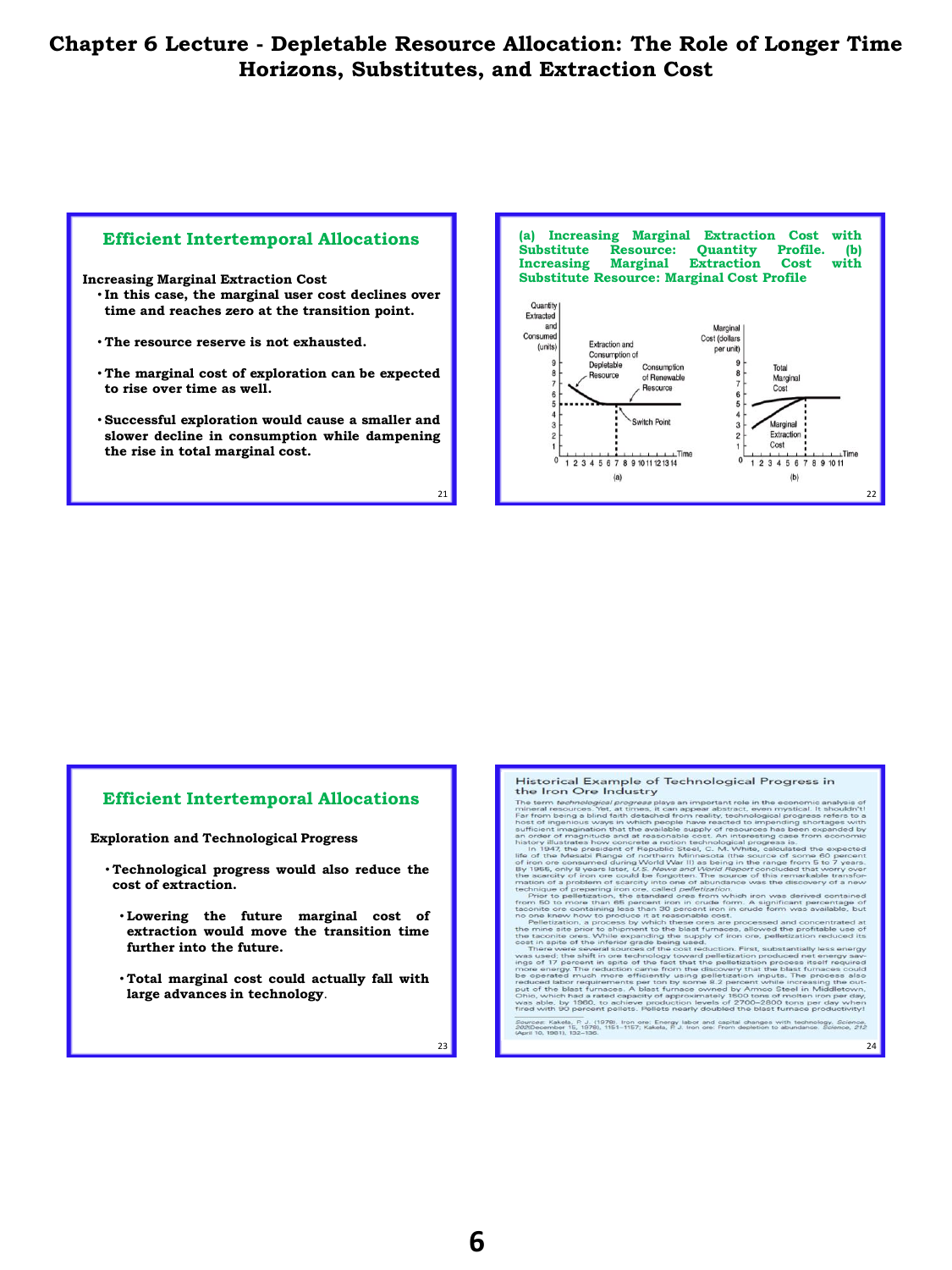25

## **Market Allocations of Depletable Resources**

#### **Appropriate Property Rights Structures**

- **Markets will behave well as long as the property-rights structures governing the resources are exclusive, universal, transferable and enforceable.**
- **A resource governed by a well-defined property rights structure will then have both a use value and an asset value to its owner.**

## **Market Allocations of Depletable Resources**

#### **Environmental Costs**

- **The inclusion of environmental costs would result in higher prices**
	- **Which will dampen demand**
	- **From supply side effect, which causes the transition point to be sooner**
	- **Which effect dominates depends on the shape of the marginal extraction cost curve.**
- **The concept of external environmental costs ties together the fields of environmental and natural resource economics**.

**(a) Increasing Marginal Extraction Cost with Substitute Resource in the Presence of Environmental Costs: Quantity Profile. (b) Increasing Marginal Extraction Cost with Substitute Resource in the Presence of Environmental Costs: Price Profile (Solid Line—without Environmental Costs; Dashed Line—with Environmental Costs)**



#### The Green Paradox

The GTERTICATE Common sense indicates that when pollution taxes or subsides to promote no-<br>Common sense indicates that when pollution taxes or subsides to promote no-<br>polluting technology are imposed, they would lower emis

increasing the relative profitability of earlier extention. (Remember one reason for delaying extraction was the higher prices extractors would gain in the future. With this specific tax profit en after-tax return is fall

u*rce: Sinn,* H.-W. (2008). Public policies against global warming: A supply side approach. *International* Tax<br>*A Public Finance, 15, 390–394; van der Pioog, F. Cumulative carbon emissions and the Green Paradox.*<br>*Iford C* 

28